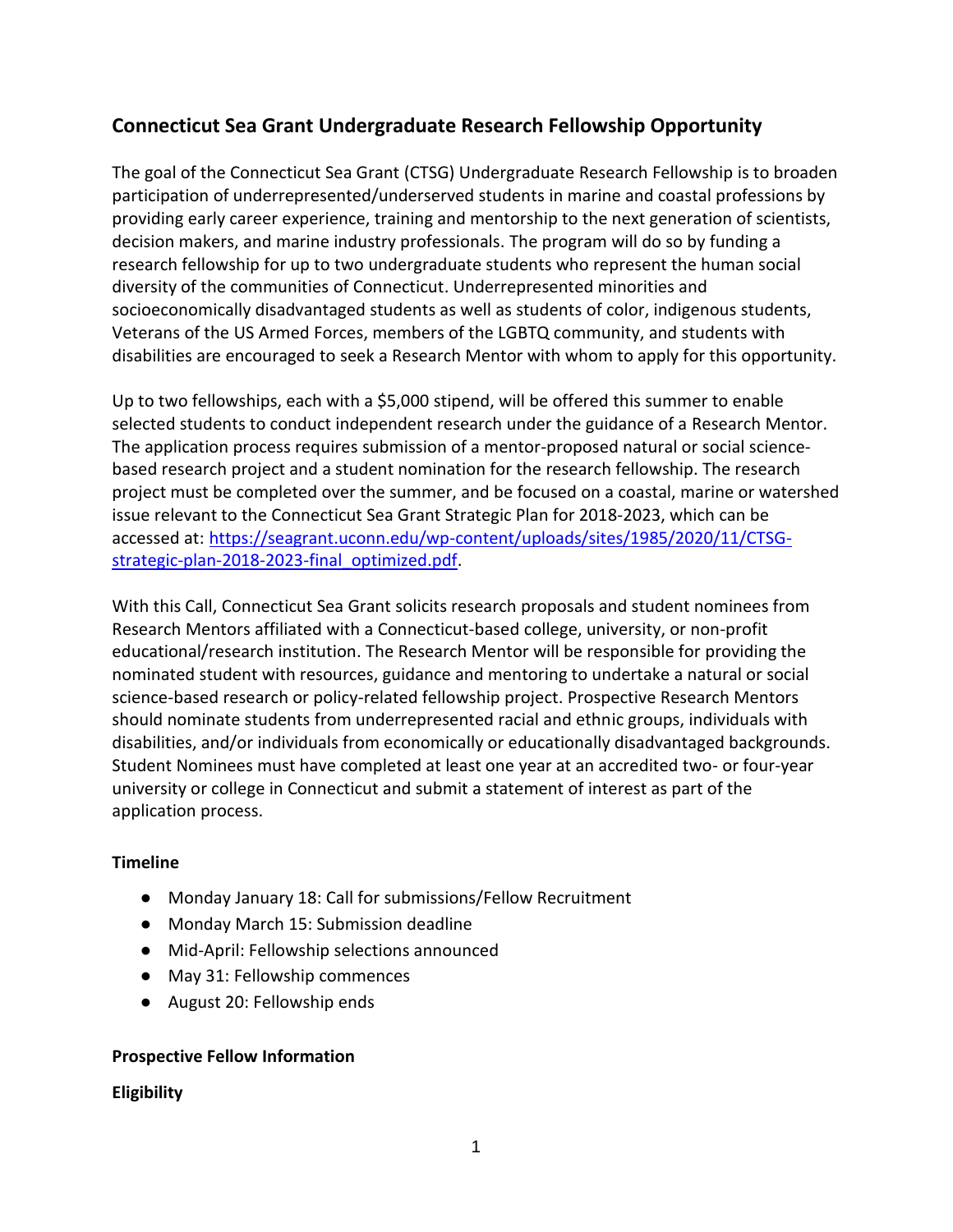**Research Mentor Applicants**: Connecticut Sea Grant proposes to select students by soliciting research proposals and student nominees from researchers at Connecticut-based academic or non-profit educational or research institutions. Submissions by and/or collaborative partnerships with one or more of the following are encouraged: Sponsoring faculty of underrepresented racial and ethnic groups, Minority Serving Institutions (MSIs), and Community College systems.

#### **The Research Mentor must:**

- Be affiliated with a Connecticut college, university; formal or informal environmental- or marine-focused research, education or outreach organization
- Be engaged in natural or social science research relevant to the Connecticut Sea Grant mission and 2018-23 Strategic Plan objectives.
- Nominate an eligible student to work with them on an independent research project for the duration of a 9-week fellowship

### **The Research Mentor is responsible for providing the Student Fellow with:**

- the resources and guidance to undertake a research project that can be completed in 9 weeks;
- guidance on the natural or social science-based research, outreach, or policy topic; dayto-day guidance of the Student Fellow as needed, office and/or lab space, and access to a computer, Internet and telephone as needed.

**Nominated students**: Recognizing that some groups have historically been underrepresented in the sciences, this program is for Student Nominees from underrepresented racial and ethnic groups, individuals with disabilities, and individuals from economically or educationally disadvantaged backgrounds. Students will be nominated for the fellowship by an academic advisor ("Research Mentor") who is willing to provide the student with adequate and relevant laboratory and office space and equipment, serve as the student's mentor and oversee their independent research throughout the fellowship period. Student Fellows will work 9 weeks within the period of May 31 through mid-August, be provided with a \$5000 stipend and engage in at least 24-hours of work per week.

### **Student nominees must be:**

- enrolled undergraduate students at an accredited 2- or 4-year college or university located in Connecticut;
- U.S. citizens or residents and have completed at least one year of study towards a Bachelor's or Associates degree.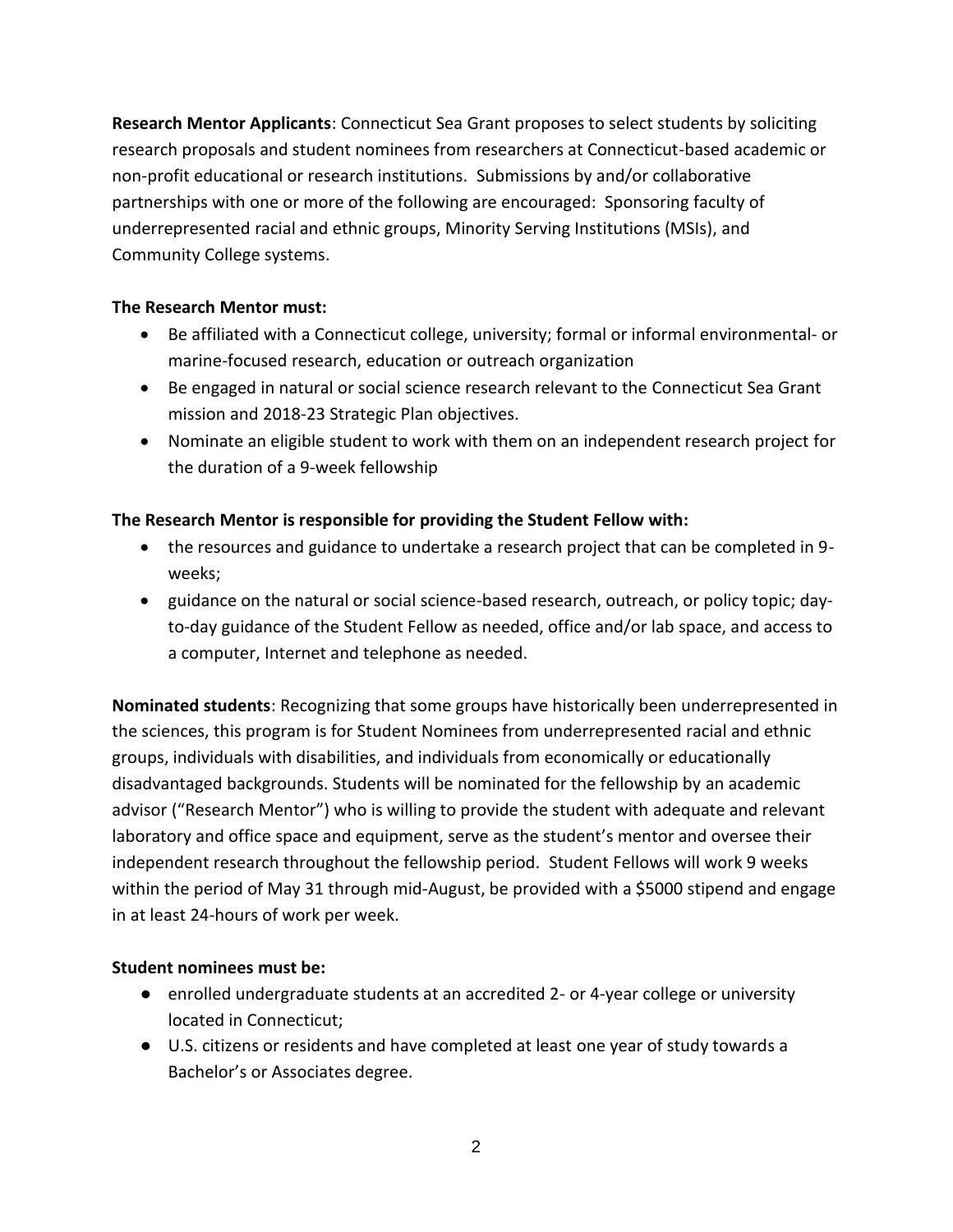● pursuing or have a degree in a science or marine-related field, including social sciences, oceanography, environmental and fishery sciences and marine related technical degrees.

#### **Inclusivity Statement**

People of color, indigenous people, US Veterans, members of the LGBTQ community, and individuals with disabilities, underrepresented racial and ethnic groups, and/or individuals from economically or educationally disadvantaged backgrounds are encouraged to seek a Research Mentor with whom to apply. All Research Mentors and Student Nominees, regardless of ethnicity, race, gender, or other demographics should demonstrate awareness of diversity issues and a commitment to the advancement of equity and inclusion.

## **Fellowship Program Application Guidelines Application Deadline: 5 PM ET on March 15, 2021**

**Proposed Research:** The proposed research must take place within the state of Connecticut and be a natural or social science-based project focused on a coastal and marine issue relevant to the Connecticut Sea Grant Strategic Plan for 2018-2023, which can be accessed at: [https://seagrant.uconn.edu/wp-content/uploads/sites/1985/2020/11/CTSG-strategic-plan-](https://seagrant.uconn.edu/wp-content/uploads/sites/1985/2020/11/CTSG-strategic-plan-2018-2023-final_optimized.pdf)2018-2023-final optimized.pdf, and must be completed in 9 weeks.

### **Application and Submission Information**

### **From the Research Mentor:**

A complete set of application materials must include:

1) A statement with a description of the proposed project (Maximum 3 single-spaced pages excluding items 2 & 3, 1-inch margins, 12-point font, Times New Roman or other font with no more than 6 lines per inch). The statement should describe:

- a) the proposed project and how it relates to Long Island Sound stewardship or other coastal and marine topics relevant to the Connecticut Sea Grant Strategic Plan;
- b) how the Student Nominee qualifies for this Fellowship under the eligibility requirements;
- c) how the Student Fellow will be mentored and what relevant research facilities and equipment will be available to them;

2) A letter of support regarding the nominated student's skills and qualifications relevant to the proposed project;

3) A current biosketch (2-page max).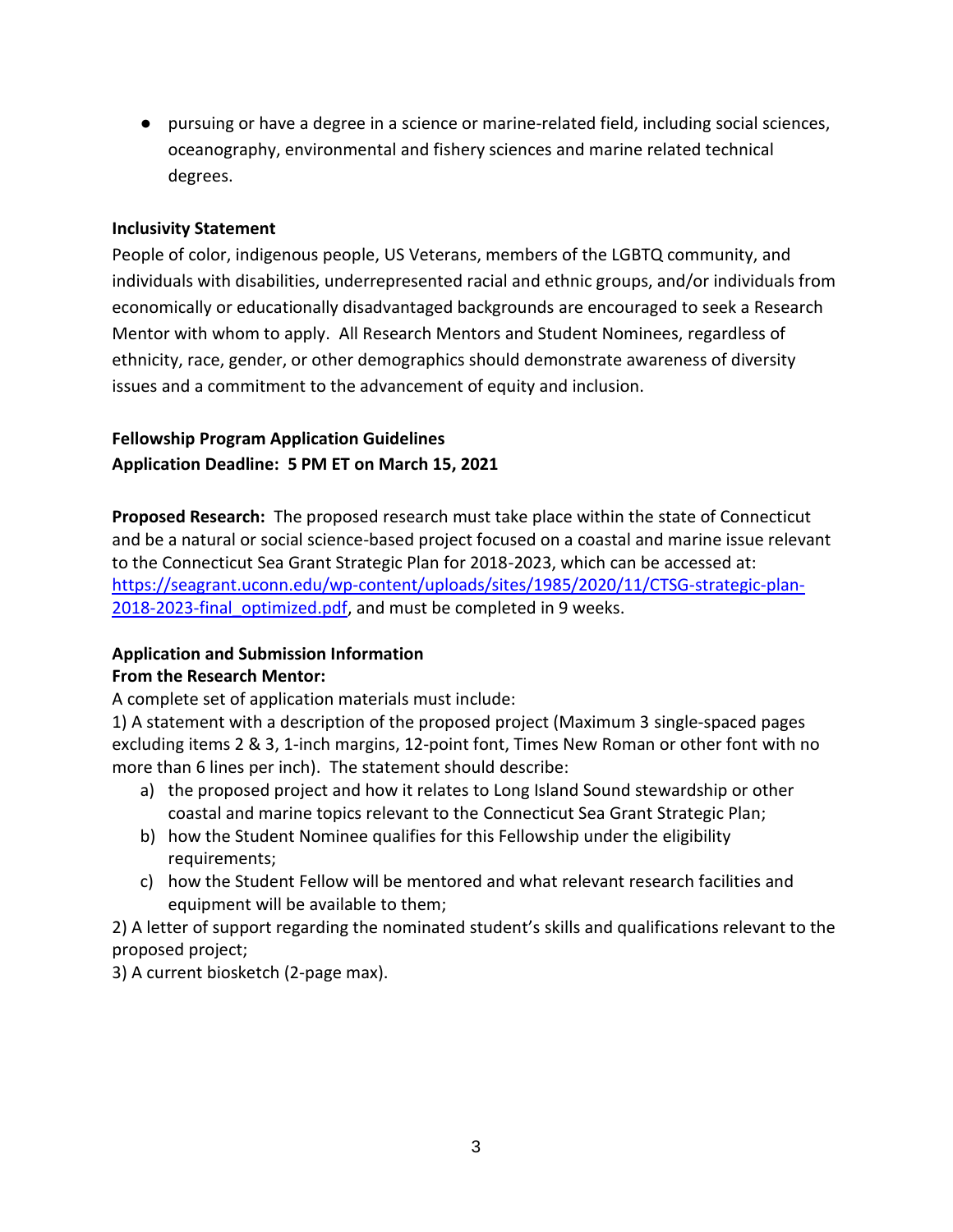### **From the Nominated Student:**

- 1) A statement with a statement of interest (Maximum 2 single-spaced pages excluding items 2 & 3, 1-inch margins, 12-point font, Times New Roman or other font with no more than 6 lines per inch). The statement should include:
	- a) A description of how the proposed project relates to the nominated student's future career goals;
	- b) Experiences the candidate expects to receive from this training;
- 2) Unofficial copies of all college transcripts/evidence of college enrollment;
- 3) A current biosketch (2-page max).

#### **How to Apply**

Applicants (Research Mentors) should send their compiled fellowship applications (including all of the requested Research Mentor and Student nominee materials) as one file in PDF or MS WORD format by 5 PM ET on March 15, 2021 by email to [SeaGrantResearch@uconn.edu.](mailto:Research@uconn.edu)

#### **Finalist Selection**

Applications will be reviewed by the Connecticut Sea Grant Fellowship Review Panel. The Review Panel will select up to 2 fellowship proposals for funding for summer 2021.

#### **Evaluation Criteria**

Proposals will be evaluated by a panel of Sea Grant staff members that may include representation from the program Senior Advisory Board members, on the basis of:

1) Proposed research:

- Relevance to the Connecticut Sea Grant mission and strategic plan objectives;
- Scientific merit;
- Quality of mentoring plan;
- Ability complete in 9 weeks.

2) Student candidate's application materials including:

• Statement of professional and academic motivations and interests.

#### **Selection Criteria**

1) Programmatic factors that might influence selection after the technical evaluation include the diversity of institutions from which the fellows will be selected

#### **Note**

We acknowledge that the COVID 19 pandemic has and may continue to cause disruptions at several levels. It is the program's intent to build as much flexibility as possible in making adjustments to the fellowship program to assure a meaningful experience for the fellows.